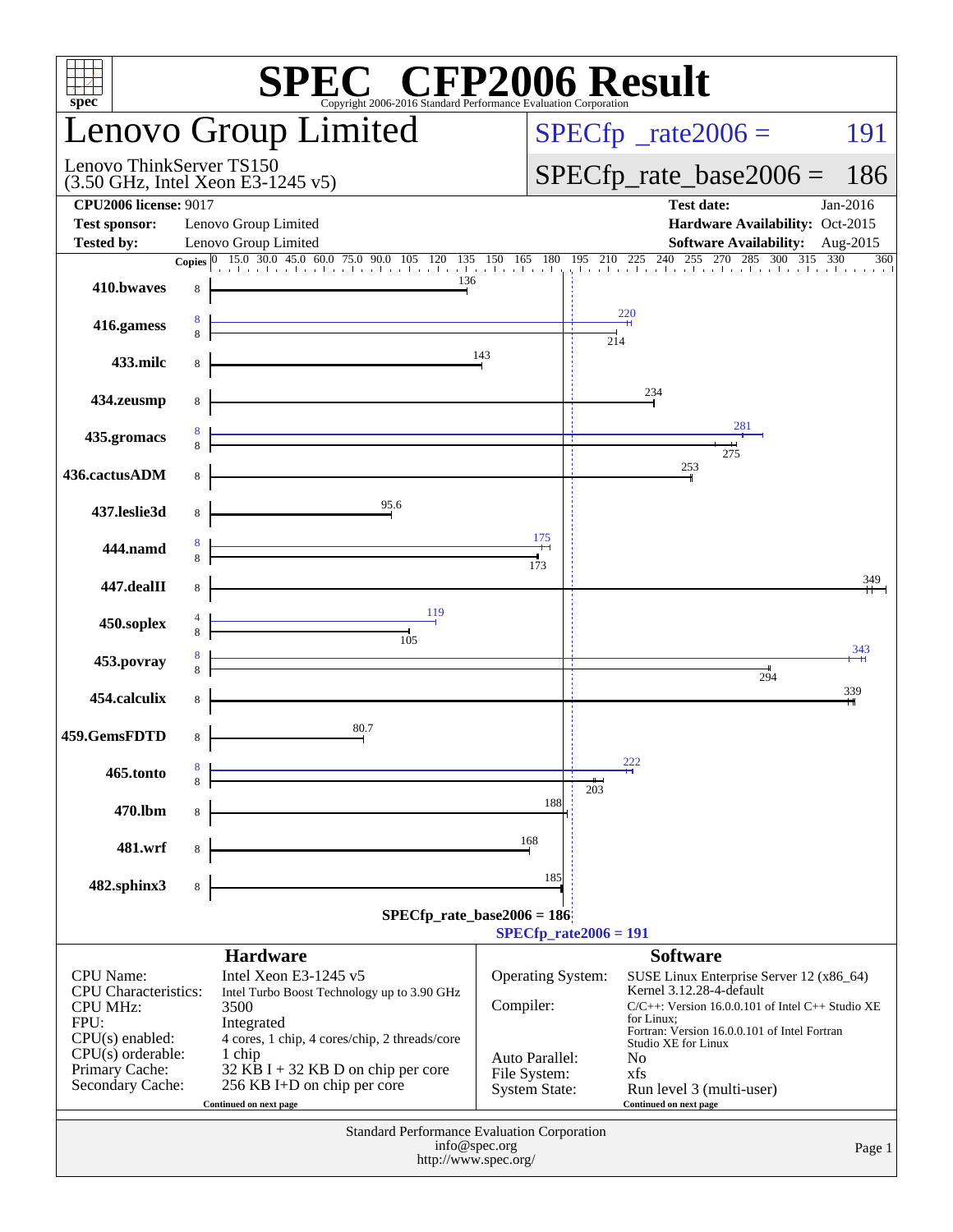

## enovo Group Limited

#### (3.50 GHz, Intel Xeon E3-1245 v5) Lenovo ThinkServer TS150

 $SPECTp_rate2006 =$  191

#### [SPECfp\\_rate\\_base2006 =](http://www.spec.org/auto/cpu2006/Docs/result-fields.html#SPECfpratebase2006) 186

**[CPU2006 license:](http://www.spec.org/auto/cpu2006/Docs/result-fields.html#CPU2006license)** 9017 **[Test date:](http://www.spec.org/auto/cpu2006/Docs/result-fields.html#Testdate)** Jan-2016

**[Test sponsor:](http://www.spec.org/auto/cpu2006/Docs/result-fields.html#Testsponsor)** Lenovo Group Limited **[Hardware Availability:](http://www.spec.org/auto/cpu2006/Docs/result-fields.html#HardwareAvailability)** Oct-2015

**[Tested by:](http://www.spec.org/auto/cpu2006/Docs/result-fields.html#Testedby)** Lenovo Group Limited **[Software Availability:](http://www.spec.org/auto/cpu2006/Docs/result-fields.html#SoftwareAvailability)** Aug-2015

[Other Cache:](http://www.spec.org/auto/cpu2006/Docs/result-fields.html#OtherCache) [Other Hardware:](http://www.spec.org/auto/cpu2006/Docs/result-fields.html#OtherHardware) None

[L3 Cache:](http://www.spec.org/auto/cpu2006/Docs/result-fields.html#L3Cache) 8 MB I+D on chip per chip<br>Other Cache: None [Memory:](http://www.spec.org/auto/cpu2006/Docs/result-fields.html#Memory) 32 GB (4 x 8 GB 2Rx8 PC4-2133P-U) [Disk Subsystem:](http://www.spec.org/auto/cpu2006/Docs/result-fields.html#DiskSubsystem) 1 x 800 GB SATA SSD

| <b>Base Pointers:</b> | $32/64$ -bit |
|-----------------------|--------------|
| Peak Pointers:        | $32/64$ -bit |
| Other Software:       | None         |
|                       |              |

32/64-bit

| Results Table                                                                                            |               |                |       |                |       |                |              |               |                |              |                |              |                |              |
|----------------------------------------------------------------------------------------------------------|---------------|----------------|-------|----------------|-------|----------------|--------------|---------------|----------------|--------------|----------------|--------------|----------------|--------------|
|                                                                                                          |               |                |       | <b>Base</b>    |       |                |              | <b>Peak</b>   |                |              |                |              |                |              |
| <b>Benchmark</b>                                                                                         | <b>Copies</b> | <b>Seconds</b> | Ratio | <b>Seconds</b> | Ratio | <b>Seconds</b> | <b>Ratio</b> | <b>Copies</b> | <b>Seconds</b> | <b>Ratio</b> | <b>Seconds</b> | <b>Ratio</b> | <b>Seconds</b> | <b>Ratio</b> |
| 410.bwayes                                                                                               |               | 802            | 136   | 802            | 136   | 802            | 135          |               | 802            | 136          | 802            | 136          | 802            | 135          |
| 416.gamess                                                                                               |               | 732            | 214   | 732            | 214   | 731            | 214          |               | 712            | 220          | 706            | 222          | 713            | 220          |
| $433$ .milc                                                                                              |               | 513            | 143   | 513            | 143   | 513            | 143          | 8             | 513            | 143          | 513            | 143          | 513            | 143          |
| 434.zeusmp                                                                                               |               | 312            | 234   | 311            | 234   | 311            | 234          | 8             | 312            | 234          | 311            | 234          | 311            | 234          |
| 435.gromacs                                                                                              |               | 206            | 277   | 208            | 275   | 215            | 266          |               | 196            | 291          | 204            | 281          | 203            | 281          |
| 436.cactusADM                                                                                            |               | 376            | 254   | 378            | 253   | 378            | 253          |               | 376            | 254          | 378            | 253          | 378            | 253          |
| 437.leslie3d                                                                                             |               | 787            | 95.6  | 787            | 95.5  | 787            | 95.6         |               | 787            | 95.6         | 787            | 95.5         | 787            | 95.6         |
| 444.namd                                                                                                 |               | 372            | 172   | 371            | 173   | 370            | 173          | 8             | 358            | 179          | 367            | 175          | 367            | 175          |
| 447.dealII                                                                                               |               | 264            | 346   | 257            | 356   | 262            | 349          | 8             | 264            | 346          | 257            | 356          | 262            | 349          |
| 450.soplex                                                                                               |               | 637            | 105   | 637            | 105   | 637            | 105          |               | 281            | 119          | 280            | 119          | 281            | 119          |
| 453.povray                                                                                               |               | 145            | 294   | 144            | 295   | 145            | 294          | 8             | 126            | 337          | <u>124</u>     | 343          | 123            | 345          |
| 454.calculix                                                                                             |               | 195            | 339   | 194            | 340   | 196            | 336          |               | 195            | 339          | 194            | 340          | 196            | 336          |
| 459.GemsFDTD                                                                                             |               | 1052           | 80.7  | 1052           | 80.7  | 1052           | 80.7         | 8             | 1052           | 80.7         | 1052           | 80.7         | 1052           | 80.7         |
| 465.tonto                                                                                                |               | 388            | 203   | 390            | 202   | 380            | 207          | 8             | 353            | 223          | 354            | 222          | 359            | 219          |
| 470.1bm                                                                                                  |               | 584            | 188   | 584            | 188   | 584            | 188          | 8             | 584            | 188          | 584            | 188          | 584            | 188          |
| 481.wrf                                                                                                  |               | 531            | 168   | 531            | 168   | 531            | 168          |               | 531            | 168          | 531            | 168          | 531            | 168          |
| 482.sphinx3                                                                                              | 8             | 842            | 185   | 843            | 185   | 841            | 185          |               | 842            | 185          | 843            | 185          | 841            | 185          |
| Results appear in the order in which they were run. Bold underlined text indicates a median measurement. |               |                |       |                |       |                |              |               |                |              |                |              |                |              |

**[Results Table](http://www.spec.org/auto/cpu2006/Docs/result-fields.html#ResultsTable)**

#### **[Submit Notes](http://www.spec.org/auto/cpu2006/Docs/result-fields.html#SubmitNotes)**

 The taskset mechanism was used to bind copies to processors. The config file option 'submit' was used to generate taskset commands to bind each copy to a specific processor. For details, please see the config file.

#### **[Operating System Notes](http://www.spec.org/auto/cpu2006/Docs/result-fields.html#OperatingSystemNotes)**

 Stack size set to unlimited using "ulimit -s unlimited" Transparent Huge Pages enabled with: echo always > /sys/kernel/mm/transparent\_hugepage/enabled Filesystem page cache cleared with: echo 1 > /proc/sys/vm/drop\_caches

> Standard Performance Evaluation Corporation [info@spec.org](mailto:info@spec.org) <http://www.spec.org/>

#### Page 2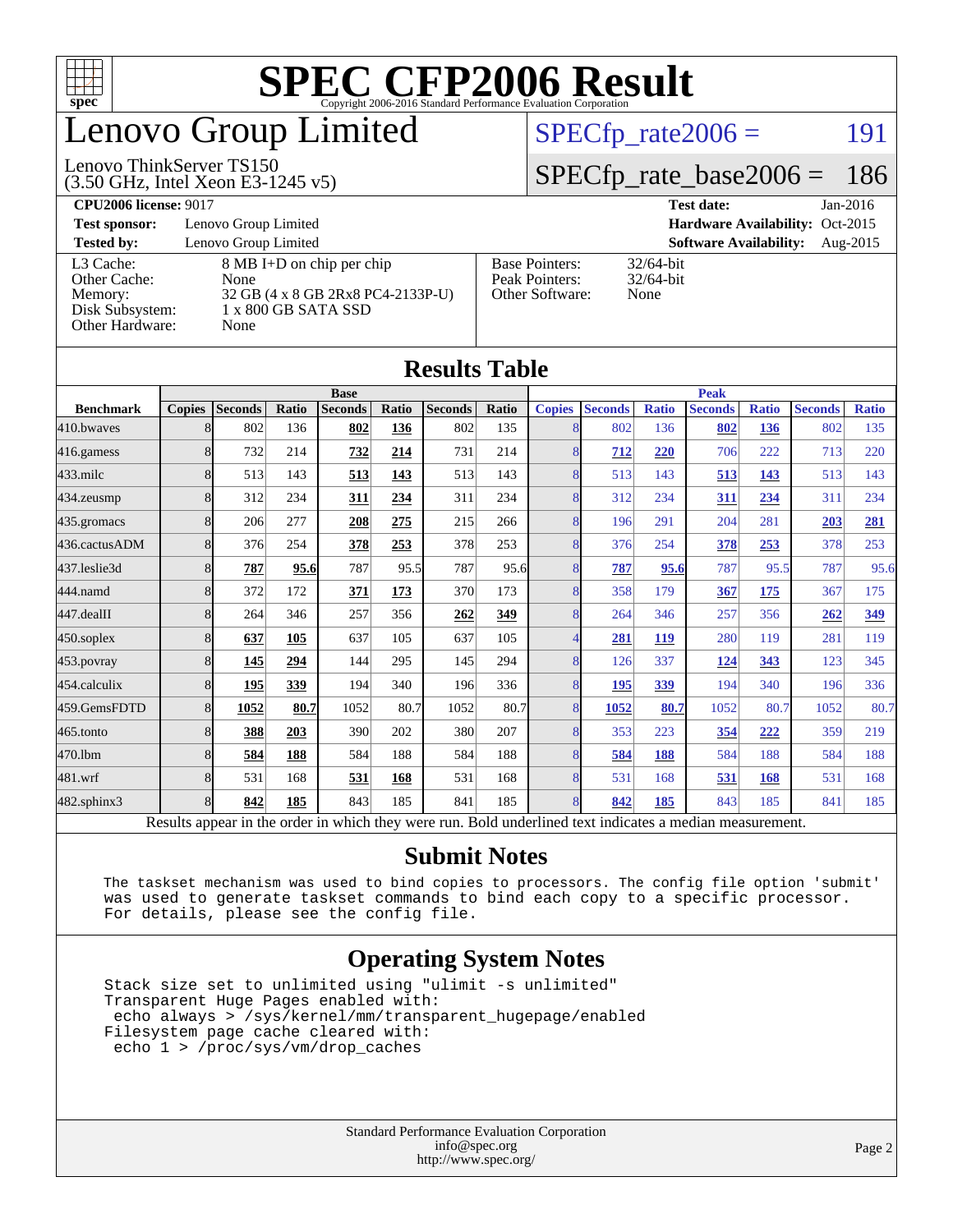

## enovo Group Limited

 $SPECTp\_rate2006 = 191$ 

(3.50 GHz, Intel Xeon E3-1245 v5) Lenovo ThinkServer TS150

[SPECfp\\_rate\\_base2006 =](http://www.spec.org/auto/cpu2006/Docs/result-fields.html#SPECfpratebase2006) 186

**[Test sponsor:](http://www.spec.org/auto/cpu2006/Docs/result-fields.html#Testsponsor)** Lenovo Group Limited **[Hardware Availability:](http://www.spec.org/auto/cpu2006/Docs/result-fields.html#HardwareAvailability)** Oct-2015

**[CPU2006 license:](http://www.spec.org/auto/cpu2006/Docs/result-fields.html#CPU2006license)** 9017 **[Test date:](http://www.spec.org/auto/cpu2006/Docs/result-fields.html#Testdate)** Jan-2016 **[Tested by:](http://www.spec.org/auto/cpu2006/Docs/result-fields.html#Testedby)** Lenovo Group Limited **[Software Availability:](http://www.spec.org/auto/cpu2006/Docs/result-fields.html#SoftwareAvailability)** Aug-2015

#### **[Platform Notes](http://www.spec.org/auto/cpu2006/Docs/result-fields.html#PlatformNotes)**

Standard Performance Evaluation Corporation [info@spec.org](mailto:info@spec.org) BIOS Configurat: EIST Support set to Enabled Intel (R) Hyper-Threading set to Enabled C1E Support set to Enabled C State Support set to Enabled Turbo Mode set to Enable Sysinfo program /home/cpu2006-1.2-ic16.0/config/sysinfo.rev6914 \$Rev: 6914 \$ \$Date:: 2014-06-25 #\$ e3fbb8667b5a285932ceab81e28219e1 running on TS150 Fri Jan 15 14:04:28 2016 This section contains SUT (System Under Test) info as seen by some common utilities. To remove or add to this section, see: <http://www.spec.org/cpu2006/Docs/config.html#sysinfo> From /proc/cpuinfo model name : Intel(R) Xeon(R) CPU E3-1245 v5 @ 3.50GHz 1 "physical id"s (chips) 8 "processors" cores, siblings (Caution: counting these is hw and system dependent. The following excerpts from /proc/cpuinfo might not be reliable. Use with caution.) cpu cores : 4 siblings : 8 physical 0: cores 0 1 2 3 cache size : 8192 KB From /proc/meminfo MemTotal: 32932764 kB HugePages\_Total: 0 Hugepagesize: 2048 kB From /etc/\*release\* /etc/\*version\* SuSE-release: SUSE Linux Enterprise Server 12 (x86\_64) VERSION = 12 PATCHLEVEL = 0 # This file is deprecated and will be removed in a future service pack or release. # Please check /etc/os-release for details about this release. os-release: NAME="SLES" VERSION="12" VERSION\_ID="12" PRETTY\_NAME="SUSE\_Linux Enterprise Server 12" ID="sles" ANSI\_COLOR="0;32" CPE\_NAME="cpe:/o:suse:sles:12" uname -a: Linux TS150 3.12.28-4-default #1 SMP Thu Sep 25 17:02:34 UTC 2014 (9879bd4) x86\_64 x86\_64 x86\_64 GNU/Linux Continued on next page

<http://www.spec.org/>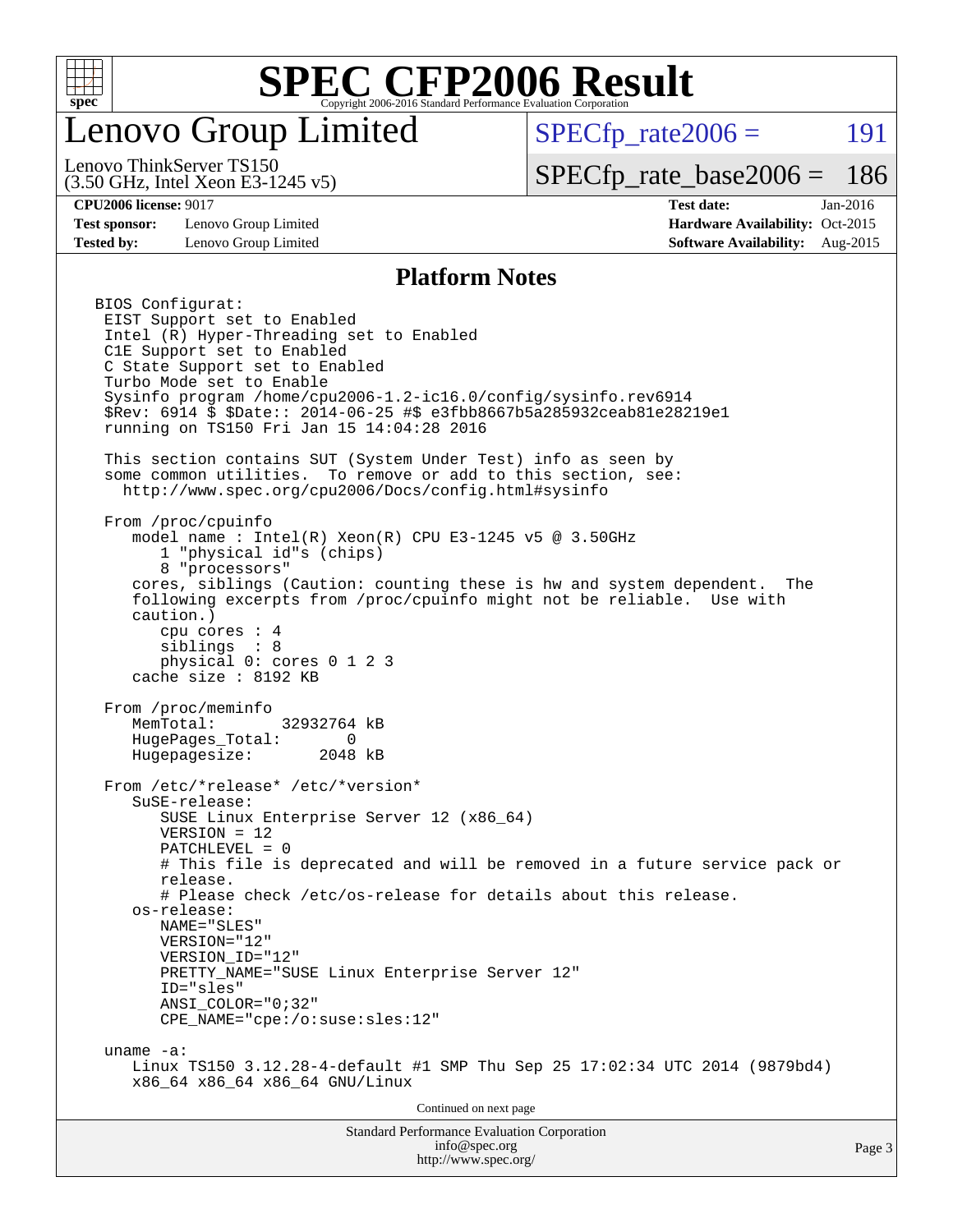

enovo Group Limited

 $SPECTp\_rate2006 = 191$ 

[SPECfp\\_rate\\_base2006 =](http://www.spec.org/auto/cpu2006/Docs/result-fields.html#SPECfpratebase2006) 186

**[Test sponsor:](http://www.spec.org/auto/cpu2006/Docs/result-fields.html#Testsponsor)** Lenovo Group Limited **[Hardware Availability:](http://www.spec.org/auto/cpu2006/Docs/result-fields.html#HardwareAvailability)** Oct-2015

(3.50 GHz, Intel Xeon E3-1245 v5)

Lenovo ThinkServer TS150

**[CPU2006 license:](http://www.spec.org/auto/cpu2006/Docs/result-fields.html#CPU2006license)** 9017 **[Test date:](http://www.spec.org/auto/cpu2006/Docs/result-fields.html#Testdate)** Jan-2016 **[Tested by:](http://www.spec.org/auto/cpu2006/Docs/result-fields.html#Testedby)** Lenovo Group Limited **[Software Availability:](http://www.spec.org/auto/cpu2006/Docs/result-fields.html#SoftwareAvailability)** Aug-2015

#### **[Platform Notes \(Continued\)](http://www.spec.org/auto/cpu2006/Docs/result-fields.html#PlatformNotes)**

run-level 3 Jan 15 06:08

 SPEC is set to: /home/cpu2006-1.2-ic16.0 Filesystem Type Size Used Avail Use% Mounted on<br>
/dev/sda3 xfs 693G 27G 667G 4% /home 27G 667G Additional information from dmidecode:

 Warning: Use caution when you interpret this section. The 'dmidecode' program reads system data which is "intended to allow hardware to be accurately determined", but the intent may not be met, as there are frequent changes to hardware, firmware, and the "DMTF SMBIOS" standard.

 BIOS LENOVO FWKT32A 12/25/2015 Memory: 4x Samsung M378A1G43DB0-CPB 8 GB 2 rank 2133 MHz

(End of data from sysinfo program)

#### **[General Notes](http://www.spec.org/auto/cpu2006/Docs/result-fields.html#GeneralNotes)**

Environment variables set by runspec before the start of the run: LD\_LIBRARY\_PATH = "/home/cpu2006-1.2-ic16.0/libs/32:/home/cpu2006-1.2-ic16.0/libs/64:/home/cpu2006-1.2-ic16.0/sh"

 Binaries compiled on a system with 1x Intel Core i5-4670K CPU + 32GB memory using RedHat EL 7.1 Transparent Huge Pages enabled with: echo always > /sys/kernel/mm/transparent\_hugepage/enabled

#### **[Base Compiler Invocation](http://www.spec.org/auto/cpu2006/Docs/result-fields.html#BaseCompilerInvocation)**

[C benchmarks](http://www.spec.org/auto/cpu2006/Docs/result-fields.html#Cbenchmarks):  $\text{icc}$  -m64

[C++ benchmarks:](http://www.spec.org/auto/cpu2006/Docs/result-fields.html#CXXbenchmarks) [icpc -m64](http://www.spec.org/cpu2006/results/res2016q1/cpu2006-20160125-38861.flags.html#user_CXXbase_intel_icpc_64bit_bedb90c1146cab66620883ef4f41a67e)

[Fortran benchmarks](http://www.spec.org/auto/cpu2006/Docs/result-fields.html#Fortranbenchmarks): [ifort -m64](http://www.spec.org/cpu2006/results/res2016q1/cpu2006-20160125-38861.flags.html#user_FCbase_intel_ifort_64bit_ee9d0fb25645d0210d97eb0527dcc06e)

[Benchmarks using both Fortran and C](http://www.spec.org/auto/cpu2006/Docs/result-fields.html#BenchmarksusingbothFortranandC): [icc -m64](http://www.spec.org/cpu2006/results/res2016q1/cpu2006-20160125-38861.flags.html#user_CC_FCbase_intel_icc_64bit_0b7121f5ab7cfabee23d88897260401c) [ifort -m64](http://www.spec.org/cpu2006/results/res2016q1/cpu2006-20160125-38861.flags.html#user_CC_FCbase_intel_ifort_64bit_ee9d0fb25645d0210d97eb0527dcc06e)

## **[Base Portability Flags](http://www.spec.org/auto/cpu2006/Docs/result-fields.html#BasePortabilityFlags)**

 410.bwaves: [-DSPEC\\_CPU\\_LP64](http://www.spec.org/cpu2006/results/res2016q1/cpu2006-20160125-38861.flags.html#suite_basePORTABILITY410_bwaves_DSPEC_CPU_LP64) 416.gamess: [-DSPEC\\_CPU\\_LP64](http://www.spec.org/cpu2006/results/res2016q1/cpu2006-20160125-38861.flags.html#suite_basePORTABILITY416_gamess_DSPEC_CPU_LP64)

Continued on next page

Standard Performance Evaluation Corporation [info@spec.org](mailto:info@spec.org) <http://www.spec.org/>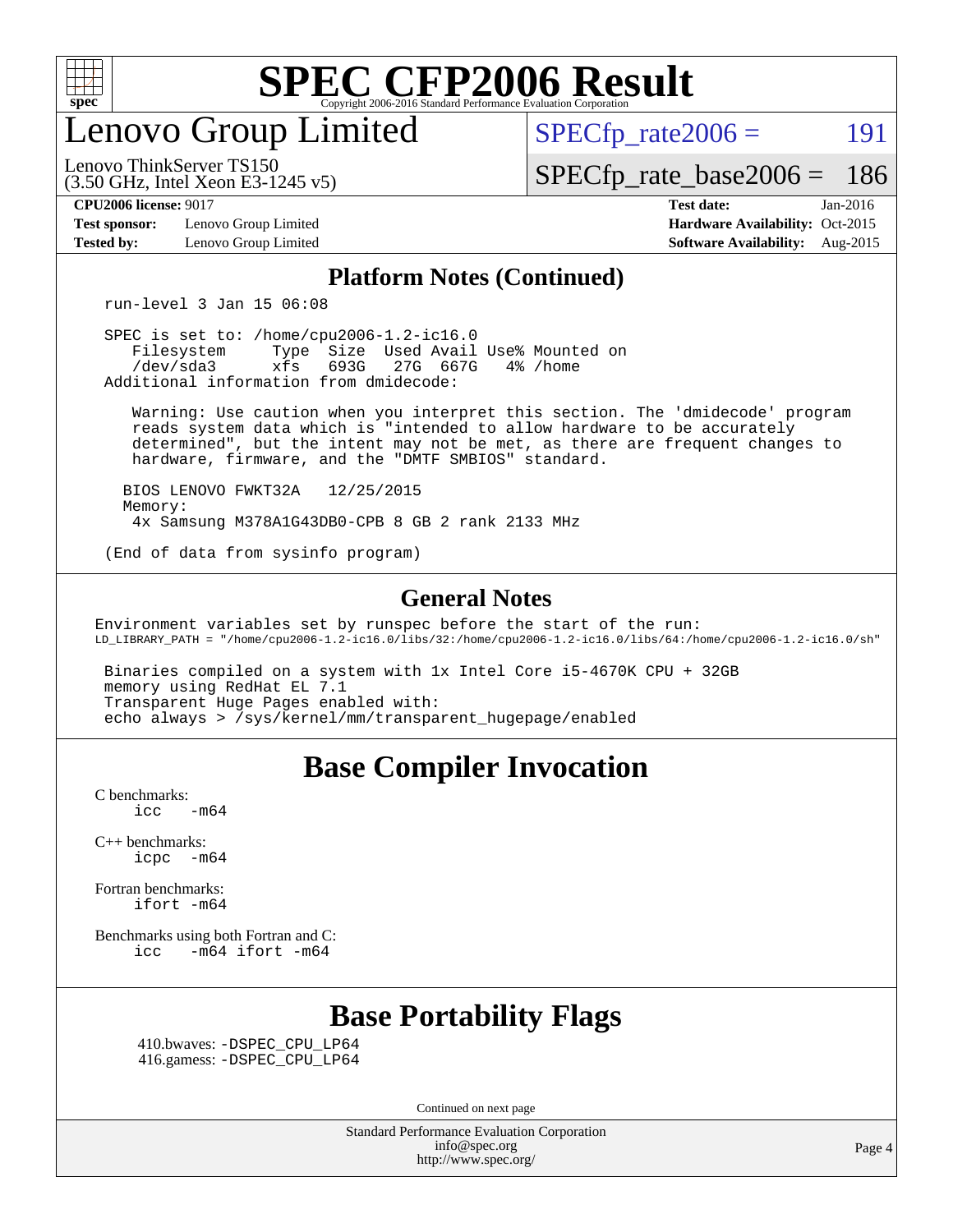

enovo Group Limited

 $SPECTp_rate2006 = 191$ 

(3.50 GHz, Intel Xeon E3-1245 v5) Lenovo ThinkServer TS150

[SPECfp\\_rate\\_base2006 =](http://www.spec.org/auto/cpu2006/Docs/result-fields.html#SPECfpratebase2006) 186

**[Test sponsor:](http://www.spec.org/auto/cpu2006/Docs/result-fields.html#Testsponsor)** Lenovo Group Limited **[Hardware Availability:](http://www.spec.org/auto/cpu2006/Docs/result-fields.html#HardwareAvailability)** Oct-2015

**[CPU2006 license:](http://www.spec.org/auto/cpu2006/Docs/result-fields.html#CPU2006license)** 9017 **[Test date:](http://www.spec.org/auto/cpu2006/Docs/result-fields.html#Testdate)** Jan-2016 **[Tested by:](http://www.spec.org/auto/cpu2006/Docs/result-fields.html#Testedby)** Lenovo Group Limited **[Software Availability:](http://www.spec.org/auto/cpu2006/Docs/result-fields.html#SoftwareAvailability)** Aug-2015

## **[Base Portability Flags \(Continued\)](http://www.spec.org/auto/cpu2006/Docs/result-fields.html#BasePortabilityFlags)**

| 433.milc: -DSPEC CPU LP64<br>434.zeusmp: -DSPEC_CPU_LP64                      |                                                                |
|-------------------------------------------------------------------------------|----------------------------------------------------------------|
| 435.gromacs: -DSPEC_CPU_LP64 -nofor_main                                      |                                                                |
| 436.cactusADM: - DSPEC CPU LP64 - nofor main<br>437.leslie3d: -DSPEC CPU LP64 |                                                                |
| 444.namd: - DSPEC CPU LP64                                                    |                                                                |
| 447.dealII: -DSPEC CPU LP64                                                   |                                                                |
| 450.soplex: -DSPEC_CPU_LP64                                                   |                                                                |
| 453.povray: -DSPEC_CPU_LP64                                                   |                                                                |
| 454.calculix: - DSPEC CPU LP64 - nofor main                                   |                                                                |
| 459. GemsFDTD: - DSPEC CPU LP64                                               |                                                                |
| 465.tonto: - DSPEC CPU LP64                                                   |                                                                |
| 470.1bm: -DSPEC CPU LP64                                                      |                                                                |
|                                                                               | 481.wrf: -DSPEC CPU_LP64 -DSPEC_CPU_CASE_FLAG -DSPEC_CPU_LINUX |
| 482.sphinx3: -DSPEC_CPU_LP64                                                  |                                                                |
|                                                                               |                                                                |
|                                                                               |                                                                |

### **[Base Optimization Flags](http://www.spec.org/auto/cpu2006/Docs/result-fields.html#BaseOptimizationFlags)**

[C benchmarks](http://www.spec.org/auto/cpu2006/Docs/result-fields.html#Cbenchmarks):

[-xCORE-AVX2](http://www.spec.org/cpu2006/results/res2016q1/cpu2006-20160125-38861.flags.html#user_CCbase_f-xAVX2_5f5fc0cbe2c9f62c816d3e45806c70d7) [-ipo](http://www.spec.org/cpu2006/results/res2016q1/cpu2006-20160125-38861.flags.html#user_CCbase_f-ipo) [-O3](http://www.spec.org/cpu2006/results/res2016q1/cpu2006-20160125-38861.flags.html#user_CCbase_f-O3) [-no-prec-div](http://www.spec.org/cpu2006/results/res2016q1/cpu2006-20160125-38861.flags.html#user_CCbase_f-no-prec-div) [-opt-prefetch](http://www.spec.org/cpu2006/results/res2016q1/cpu2006-20160125-38861.flags.html#user_CCbase_f-opt-prefetch) [-auto-p32](http://www.spec.org/cpu2006/results/res2016q1/cpu2006-20160125-38861.flags.html#user_CCbase_f-auto-p32) [-ansi-alias](http://www.spec.org/cpu2006/results/res2016q1/cpu2006-20160125-38861.flags.html#user_CCbase_f-ansi-alias) [-opt-mem-layout-trans=3](http://www.spec.org/cpu2006/results/res2016q1/cpu2006-20160125-38861.flags.html#user_CCbase_f-opt-mem-layout-trans_a7b82ad4bd7abf52556d4961a2ae94d5)

[C++ benchmarks:](http://www.spec.org/auto/cpu2006/Docs/result-fields.html#CXXbenchmarks)

[-xCORE-AVX2](http://www.spec.org/cpu2006/results/res2016q1/cpu2006-20160125-38861.flags.html#user_CXXbase_f-xAVX2_5f5fc0cbe2c9f62c816d3e45806c70d7) [-ipo](http://www.spec.org/cpu2006/results/res2016q1/cpu2006-20160125-38861.flags.html#user_CXXbase_f-ipo) [-O3](http://www.spec.org/cpu2006/results/res2016q1/cpu2006-20160125-38861.flags.html#user_CXXbase_f-O3) [-no-prec-div](http://www.spec.org/cpu2006/results/res2016q1/cpu2006-20160125-38861.flags.html#user_CXXbase_f-no-prec-div) [-opt-prefetch](http://www.spec.org/cpu2006/results/res2016q1/cpu2006-20160125-38861.flags.html#user_CXXbase_f-opt-prefetch) [-auto-p32](http://www.spec.org/cpu2006/results/res2016q1/cpu2006-20160125-38861.flags.html#user_CXXbase_f-auto-p32) [-ansi-alias](http://www.spec.org/cpu2006/results/res2016q1/cpu2006-20160125-38861.flags.html#user_CXXbase_f-ansi-alias) [-opt-mem-layout-trans=3](http://www.spec.org/cpu2006/results/res2016q1/cpu2006-20160125-38861.flags.html#user_CXXbase_f-opt-mem-layout-trans_a7b82ad4bd7abf52556d4961a2ae94d5)

[Fortran benchmarks](http://www.spec.org/auto/cpu2006/Docs/result-fields.html#Fortranbenchmarks): [-xCORE-AVX2](http://www.spec.org/cpu2006/results/res2016q1/cpu2006-20160125-38861.flags.html#user_FCbase_f-xAVX2_5f5fc0cbe2c9f62c816d3e45806c70d7) [-ipo](http://www.spec.org/cpu2006/results/res2016q1/cpu2006-20160125-38861.flags.html#user_FCbase_f-ipo) [-O3](http://www.spec.org/cpu2006/results/res2016q1/cpu2006-20160125-38861.flags.html#user_FCbase_f-O3) [-no-prec-div](http://www.spec.org/cpu2006/results/res2016q1/cpu2006-20160125-38861.flags.html#user_FCbase_f-no-prec-div) [-opt-prefetch](http://www.spec.org/cpu2006/results/res2016q1/cpu2006-20160125-38861.flags.html#user_FCbase_f-opt-prefetch)

[Benchmarks using both Fortran and C](http://www.spec.org/auto/cpu2006/Docs/result-fields.html#BenchmarksusingbothFortranandC): [-xCORE-AVX2](http://www.spec.org/cpu2006/results/res2016q1/cpu2006-20160125-38861.flags.html#user_CC_FCbase_f-xAVX2_5f5fc0cbe2c9f62c816d3e45806c70d7) [-ipo](http://www.spec.org/cpu2006/results/res2016q1/cpu2006-20160125-38861.flags.html#user_CC_FCbase_f-ipo) [-O3](http://www.spec.org/cpu2006/results/res2016q1/cpu2006-20160125-38861.flags.html#user_CC_FCbase_f-O3) [-no-prec-div](http://www.spec.org/cpu2006/results/res2016q1/cpu2006-20160125-38861.flags.html#user_CC_FCbase_f-no-prec-div) [-opt-prefetch](http://www.spec.org/cpu2006/results/res2016q1/cpu2006-20160125-38861.flags.html#user_CC_FCbase_f-opt-prefetch) [-auto-p32](http://www.spec.org/cpu2006/results/res2016q1/cpu2006-20160125-38861.flags.html#user_CC_FCbase_f-auto-p32) [-ansi-alias](http://www.spec.org/cpu2006/results/res2016q1/cpu2006-20160125-38861.flags.html#user_CC_FCbase_f-ansi-alias) [-opt-mem-layout-trans=3](http://www.spec.org/cpu2006/results/res2016q1/cpu2006-20160125-38861.flags.html#user_CC_FCbase_f-opt-mem-layout-trans_a7b82ad4bd7abf52556d4961a2ae94d5)

## **[Peak Compiler Invocation](http://www.spec.org/auto/cpu2006/Docs/result-fields.html#PeakCompilerInvocation)**

[C benchmarks](http://www.spec.org/auto/cpu2006/Docs/result-fields.html#Cbenchmarks):  $-m64$ 

[C++ benchmarks \(except as noted below\):](http://www.spec.org/auto/cpu2006/Docs/result-fields.html#CXXbenchmarksexceptasnotedbelow) [icpc -m64](http://www.spec.org/cpu2006/results/res2016q1/cpu2006-20160125-38861.flags.html#user_CXXpeak_intel_icpc_64bit_bedb90c1146cab66620883ef4f41a67e)

450.soplex: [icpc -m32 -L/opt/intel/compilers\\_and\\_libraries\\_2016/linux/compiler/lib/ia32\\_lin](http://www.spec.org/cpu2006/results/res2016q1/cpu2006-20160125-38861.flags.html#user_peakCXXLD450_soplex_intel_icpc_b4f50a394bdb4597aa5879c16bc3f5c5)

[Fortran benchmarks](http://www.spec.org/auto/cpu2006/Docs/result-fields.html#Fortranbenchmarks): [ifort -m64](http://www.spec.org/cpu2006/results/res2016q1/cpu2006-20160125-38861.flags.html#user_FCpeak_intel_ifort_64bit_ee9d0fb25645d0210d97eb0527dcc06e)

Continued on next page

Standard Performance Evaluation Corporation [info@spec.org](mailto:info@spec.org) <http://www.spec.org/>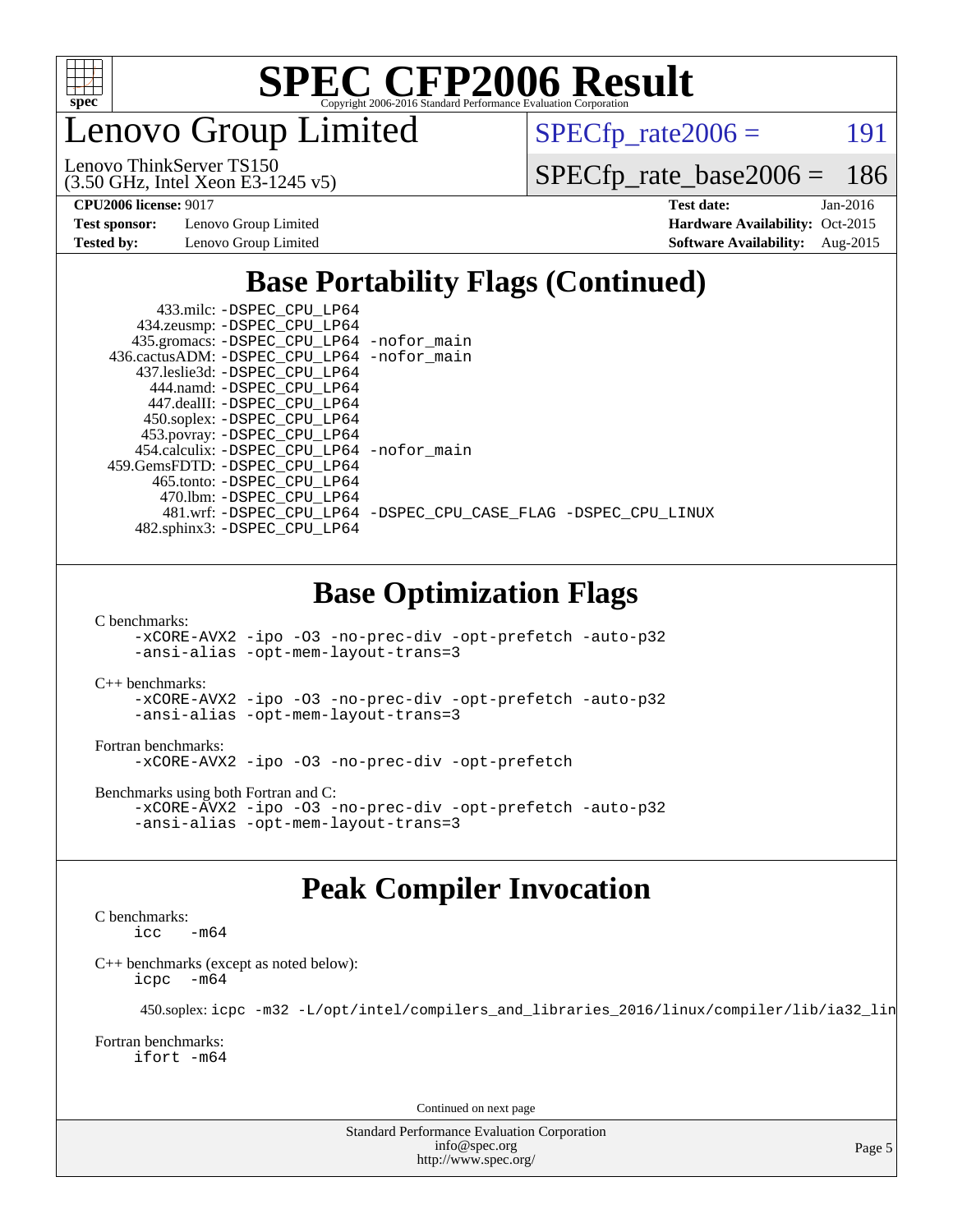

## enovo Group Limited

 $SPECTp_rate2006 = 191$ 

(3.50 GHz, Intel Xeon E3-1245 v5) Lenovo ThinkServer TS150

[SPECfp\\_rate\\_base2006 =](http://www.spec.org/auto/cpu2006/Docs/result-fields.html#SPECfpratebase2006) 186

**[Test sponsor:](http://www.spec.org/auto/cpu2006/Docs/result-fields.html#Testsponsor)** Lenovo Group Limited **[Hardware Availability:](http://www.spec.org/auto/cpu2006/Docs/result-fields.html#HardwareAvailability)** Oct-2015

**[CPU2006 license:](http://www.spec.org/auto/cpu2006/Docs/result-fields.html#CPU2006license)** 9017 **[Test date:](http://www.spec.org/auto/cpu2006/Docs/result-fields.html#Testdate)** Jan-2016 **[Tested by:](http://www.spec.org/auto/cpu2006/Docs/result-fields.html#Testedby)** Lenovo Group Limited **[Software Availability:](http://www.spec.org/auto/cpu2006/Docs/result-fields.html#SoftwareAvailability)** Aug-2015

## **[Peak Compiler Invocation \(Continued\)](http://www.spec.org/auto/cpu2006/Docs/result-fields.html#PeakCompilerInvocation)**

[Benchmarks using both Fortran and C](http://www.spec.org/auto/cpu2006/Docs/result-fields.html#BenchmarksusingbothFortranandC): [icc -m64](http://www.spec.org/cpu2006/results/res2016q1/cpu2006-20160125-38861.flags.html#user_CC_FCpeak_intel_icc_64bit_0b7121f5ab7cfabee23d88897260401c) [ifort -m64](http://www.spec.org/cpu2006/results/res2016q1/cpu2006-20160125-38861.flags.html#user_CC_FCpeak_intel_ifort_64bit_ee9d0fb25645d0210d97eb0527dcc06e)

#### **[Peak Portability Flags](http://www.spec.org/auto/cpu2006/Docs/result-fields.html#PeakPortabilityFlags)**

| 410.bwaves: -DSPEC CPU LP64                                    |  |
|----------------------------------------------------------------|--|
| 416.gamess: -DSPEC_CPU_LP64                                    |  |
| 433.milc: -DSPEC CPU LP64                                      |  |
| 434.zeusmp: -DSPEC_CPU_LP64                                    |  |
| 435.gromacs: -DSPEC_CPU_LP64 -nofor_main                       |  |
| 436.cactusADM: -DSPEC CPU LP64 -nofor main                     |  |
| 437.leslie3d: -DSPEC CPU LP64                                  |  |
| 444.namd: - DSPEC_CPU LP64                                     |  |
| 447.dealII: -DSPEC CPU LP64                                    |  |
| 450.soplex: -D_FILE_OFFSET_BITS=64                             |  |
| 453.povray: -DSPEC_CPU_LP64                                    |  |
| 454.calculix: - DSPEC CPU LP64 - nofor main                    |  |
| 459.GemsFDTD: -DSPEC CPU LP64                                  |  |
| 465.tonto: -DSPEC CPU LP64                                     |  |
| 470.1bm: - DSPEC CPU LP64                                      |  |
| 481.wrf: -DSPEC CPU_LP64 -DSPEC_CPU_CASE_FLAG -DSPEC_CPU_LINUX |  |
| 482.sphinx3: -DSPEC CPU LP64                                   |  |

### **[Peak Optimization Flags](http://www.spec.org/auto/cpu2006/Docs/result-fields.html#PeakOptimizationFlags)**

```
C benchmarks:
```

```
 433.milc: basepeak = yes
470.lbm: basepeak = yes
```
482.sphinx3: basepeak = yes

```
C++ benchmarks:
```

```
 444.namd: -xCORE-AVX2(pass 2) -prof-gen:threadsafe(pass 1)
         -i\text{po}(pass 2) -\overline{O}3(pass 2)-no-prec-div(pass 2)
         -par-num-threads=1(pass 1) -opt-mem-layout-trans=3(pass 2)
         -prof-use(pass 2) -fno-alias -auto-ilp32
```

```
 447.dealII: basepeak = yes
```

```
 450.soplex: -xCORE-AVX2(pass 2) -prof-gen:threadsafe(pass 1)
         -ipo(pass 2) -O3(pass 2) -no-prec-div(pass 2)
         -par-num-threads=1(pass 1) -opt-mem-layout-trans=3(pass 2)
         -prof-use(pass 2) -opt-malloc-options=3
```
Continued on next page

```
Standard Performance Evaluation Corporation
              info@spec.org
           http://www.spec.org/
```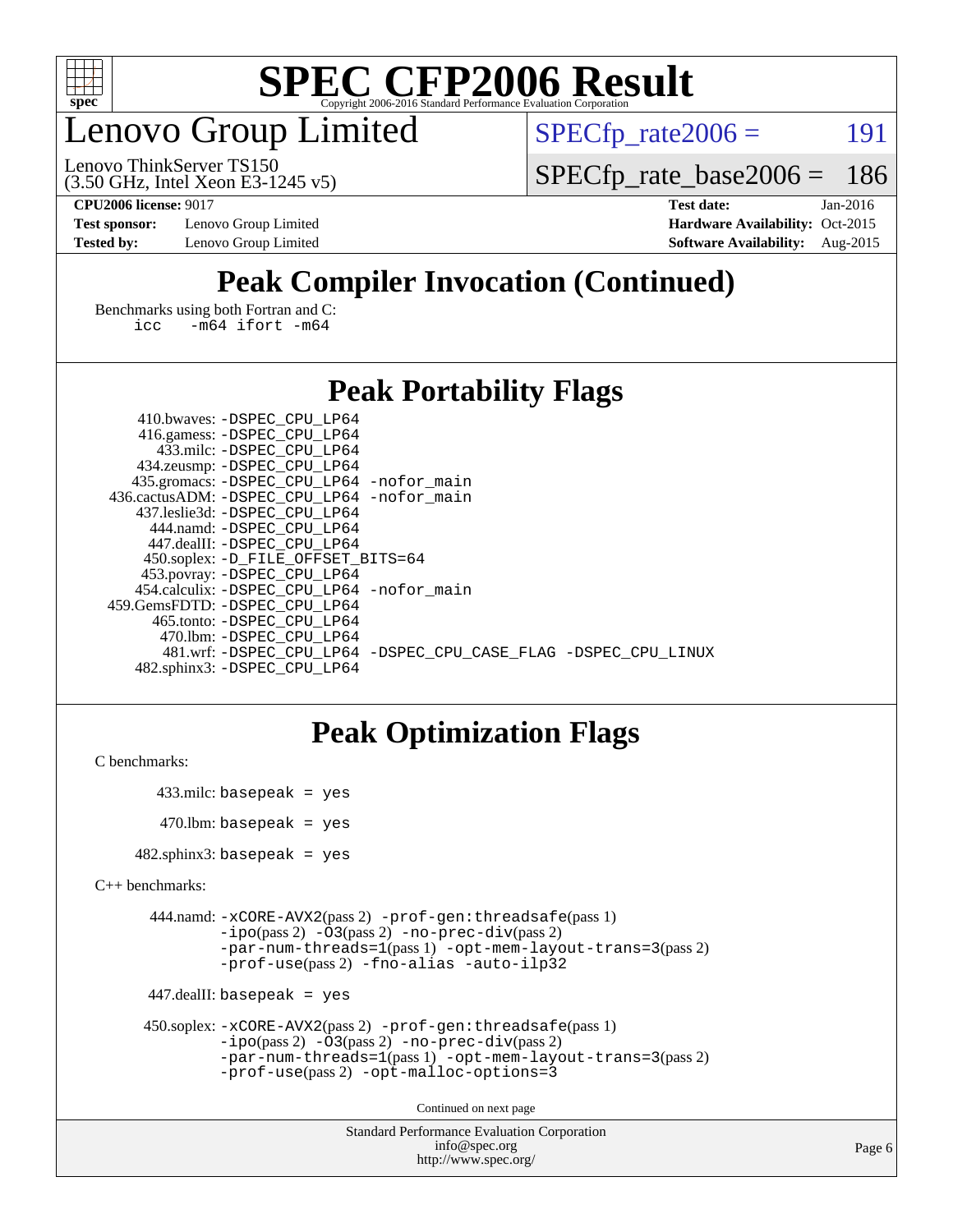

enovo Group Limited

 $SPECTp_rate2006 = 191$ 

(3.50 GHz, Intel Xeon E3-1245 v5) Lenovo ThinkServer TS150

[SPECfp\\_rate\\_base2006 =](http://www.spec.org/auto/cpu2006/Docs/result-fields.html#SPECfpratebase2006) 186

**[Test sponsor:](http://www.spec.org/auto/cpu2006/Docs/result-fields.html#Testsponsor)** Lenovo Group Limited **[Hardware Availability:](http://www.spec.org/auto/cpu2006/Docs/result-fields.html#HardwareAvailability)** Oct-2015

**[CPU2006 license:](http://www.spec.org/auto/cpu2006/Docs/result-fields.html#CPU2006license)** 9017 **[Test date:](http://www.spec.org/auto/cpu2006/Docs/result-fields.html#Testdate)** Jan-2016 **[Tested by:](http://www.spec.org/auto/cpu2006/Docs/result-fields.html#Testedby)** Lenovo Group Limited **[Software Availability:](http://www.spec.org/auto/cpu2006/Docs/result-fields.html#SoftwareAvailability)** Aug-2015

## **[Peak Optimization Flags \(Continued\)](http://www.spec.org/auto/cpu2006/Docs/result-fields.html#PeakOptimizationFlags)**

```
 453.povray: -xCORE-AVX2(pass 2) -prof-gen:threadsafe(pass 1)
                   -i\text{po}(pass 2) -\overset{\sim}{O}3(pass 2)-no-prec-div(pass 2)
                   -par-num-threads=1(pass 1) -opt-mem-layout-trans=3(pass 2)
                   -prof-use(pass 2) -unroll4 -ansi-alias
   Fortran benchmarks: 
        410.bwaves: basepeak = yes 416.gamess: -xCORE-AVX2(pass 2) -prof-gen:threadsafe(pass 1)
                   -ipo(pass 2) -O3(pass 2) -no-prec-div(pass 2)
                   -par-num-threads=1(pass 1) -prof-use(pass 2) -unroll2
                   -inline-level=0 -scalar-rep-
         434.zeusmp: basepeak = yes
         437.leslie3d: basepeak = yes
     459.GemsFDTD: basepeak = yes
           465.tonto: -xCORE-AVX2(pass 2) -prof-gen:threadsafe(pass 1)
                   -i\text{po}(pass 2) -03(pass 2)-no-prec-div(pass 2)
                   -par-num-threads=1(pass 1) -prof-use(pass 2) -unroll4 -auto
                   -inline-calloc -opt-malloc-options=3
   Benchmarks using both Fortran and C: 
         435.gromacs: -xCORE-AVX2(pass 2) -prof-gen:threadsafe(pass 1)
                   -i\text{po}(pass 2) -\tilde{O}3(pass 2)-no-prec-div(pass 2)
                   -par-num-threads=1(pass 1) -opt-mem-layout-trans=3(pass 2)
                   -prof-use(pass 2) -opt-prefetch -auto-ilp32
    436.cactusADM:basepeak = yes454.calculix: basepeak = yes
            481 \text{.m}: basepeak = yes
                         The flags files that were used to format this result can be browsed at
http://www.spec.org/cpu2006/flags/Intel-ic16.0-official-linux64.html
http://www.spec.org/cpu2006/flags/Default-Platform-Flags.html
                             You can also download the XML flags sources by saving the following links:
http://www.spec.org/cpu2006/flags/Intel-ic16.0-official-linux64.xml
http://www.spec.org/cpu2006/flags/Default-Platform-Flags.xml
```